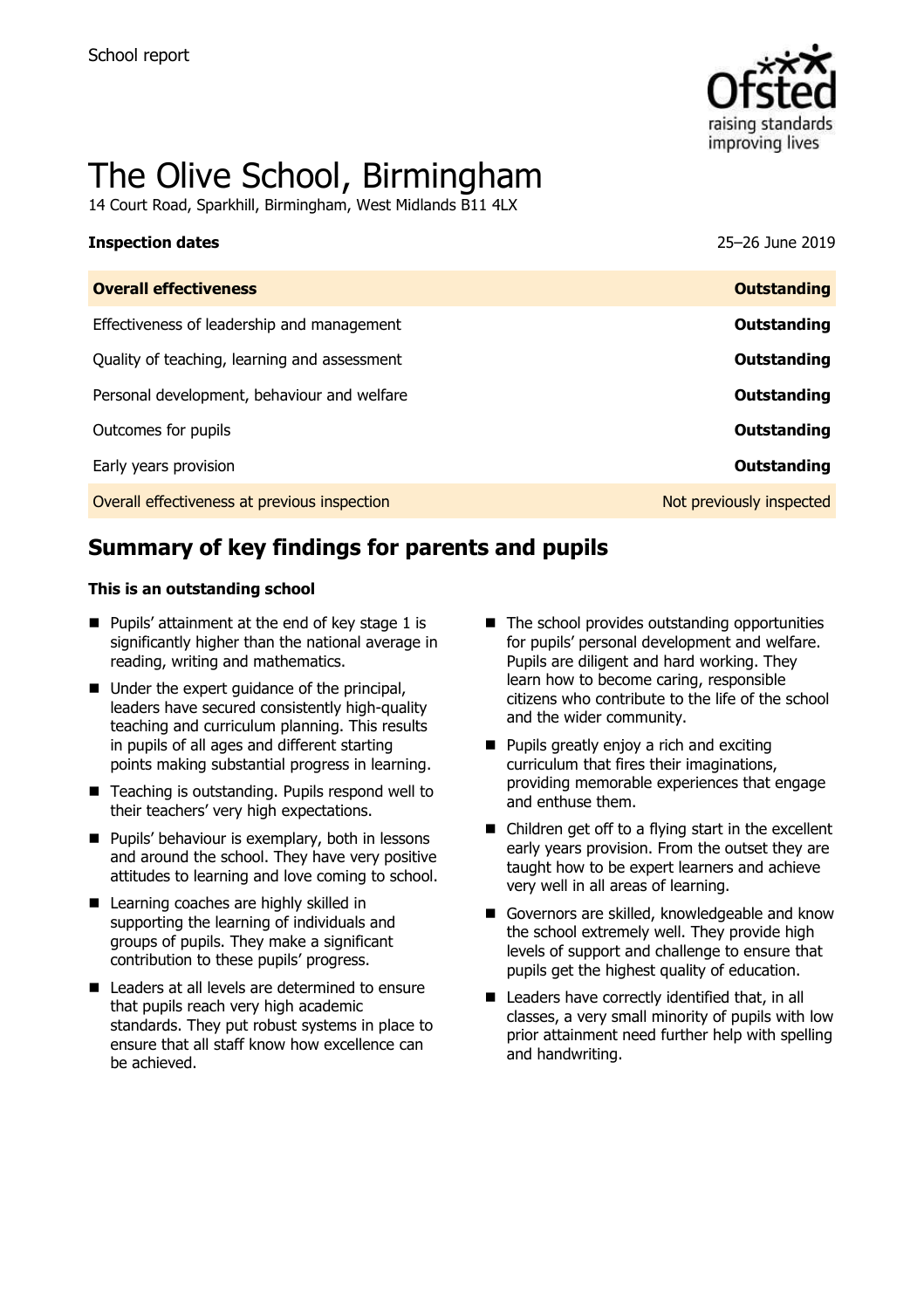

# **Full report**

### **What does the school need to do to improve further?**

**Place greater emphasis in lessons on ensuring that low prior-attaining pupils improve** their spelling and handwriting skills.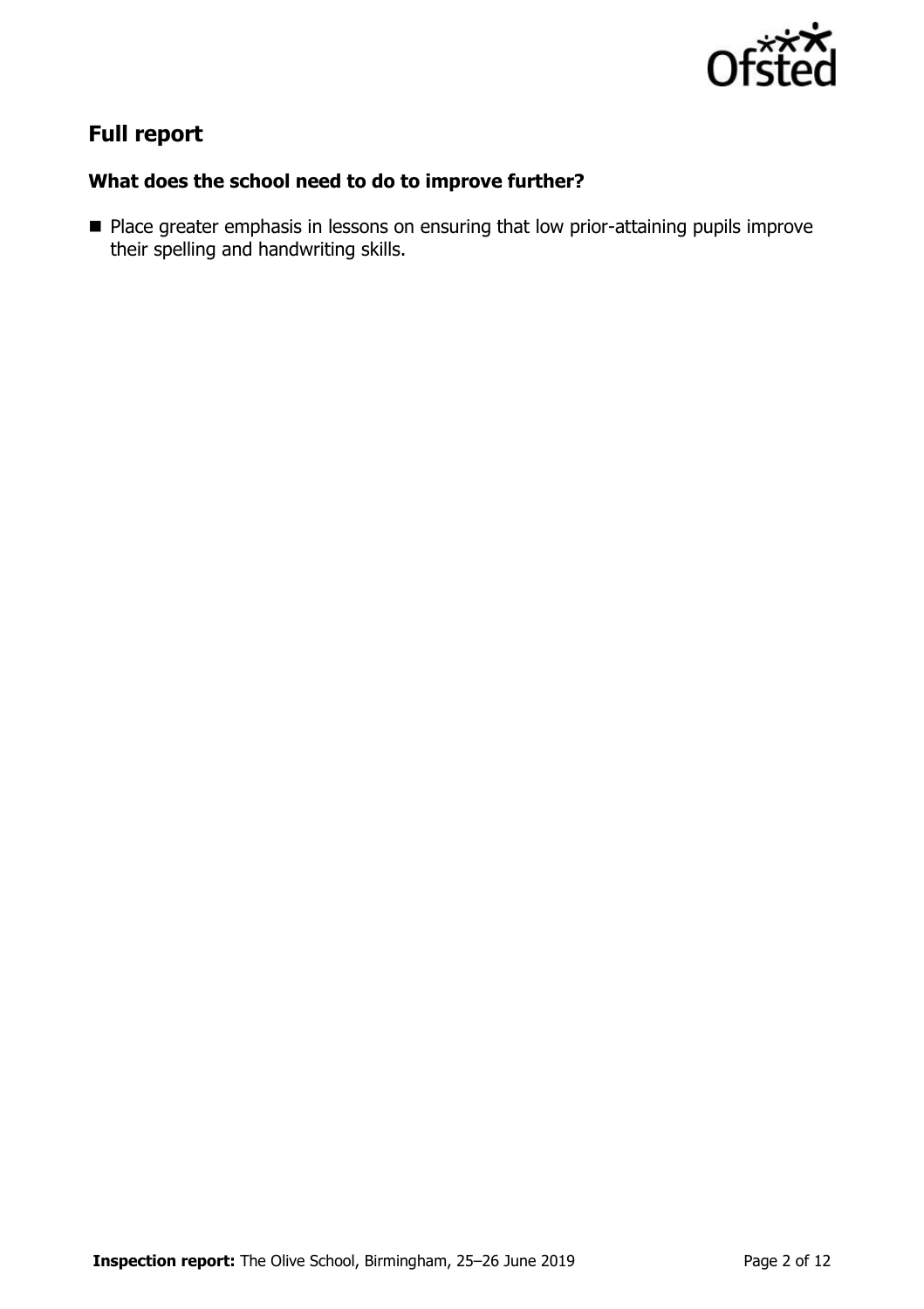

## **Inspection judgements**

#### **Effectiveness of leadership and management Cultum Outstanding**

- $\blacksquare$  In the three vears that the school has been open, the principal has ensured that there are very strong foundations on which the school can grow, and which are in line with the shared vision of Star Academies. Relentlessly high expectations and ambition are shared at all levels. The recent issues pertaining to limitations of the site have not detracted from the school's main purpose of offering a rich and exciting curriculum to pupils. 'If my pupils cannot get to see the world then the world must come to them,' is the principal's mantra, which underpins the rationale of learning within the school.
- The principal leads her team from the moral stance of ensuring that there is equality of opportunity for every child and that there are no barriers to learning, only solutions. She has instilled the belief in her leaders that each child is capable of reaching the highest possible outcomes. She has successfully led teaching and learning by setting up effective systems of performance management and continuous professional development. Staff thrive under the clarity of her vision and guidance because they know what it is that they need to do in order to improve.
- Leaders at all levels have a steadfast determination to continuously improve. They have an incisive and accurate understanding of the school's effectiveness and put wellthought-out plans in place to ensure that pupils achieve the highest outcomes in all subjects.
- The monitoring of teaching and learning is very thorough and any areas for development are readily followed up. Leadership has ensured that teachers are reflective learners and think deeply as to how they can consistently improve upon best practice.
- Leaders make highly intelligent use of their well-developed systems to check how well all pupils are making progress. If an individual or group of pupils could be doing better, all 'hands are on deck' to ensure that they quickly catch up. The principal meticulously analyses assessments and teaches her staff that assessment data represents actual pupils and needs to be interpreted accordingly when planning learning activities.
- School leaders work very closely with parents and carers. Parents know that their children are exceptionally well supported and that they themselves are seen as integral to the learning process. Parents are unanimous in their praise for the school. They can see the positive impact that the school is having on their children's learning and their personal development. 'I have seen remarkable improvement in my child's learning,' said one parent, speaking for many.
- $\blacksquare$  Leadership of provision for pupils with special educational needs and/or disabilities (SEND) is very responsive to individuals' needs. Leaders, teachers and learning coaches are very well trained to ensure that no pupil is left behind and that pupils make the very best progress from their starting points. This is because pupils with SEND have equal access to the exciting learning opportunities on offer and receive expert support in their learning.
- **Pupil premium funding is used very effectively to improve outcomes for disadvantaged** pupils across the school. Leaders pinpoint barriers to disadvantaged pupils' future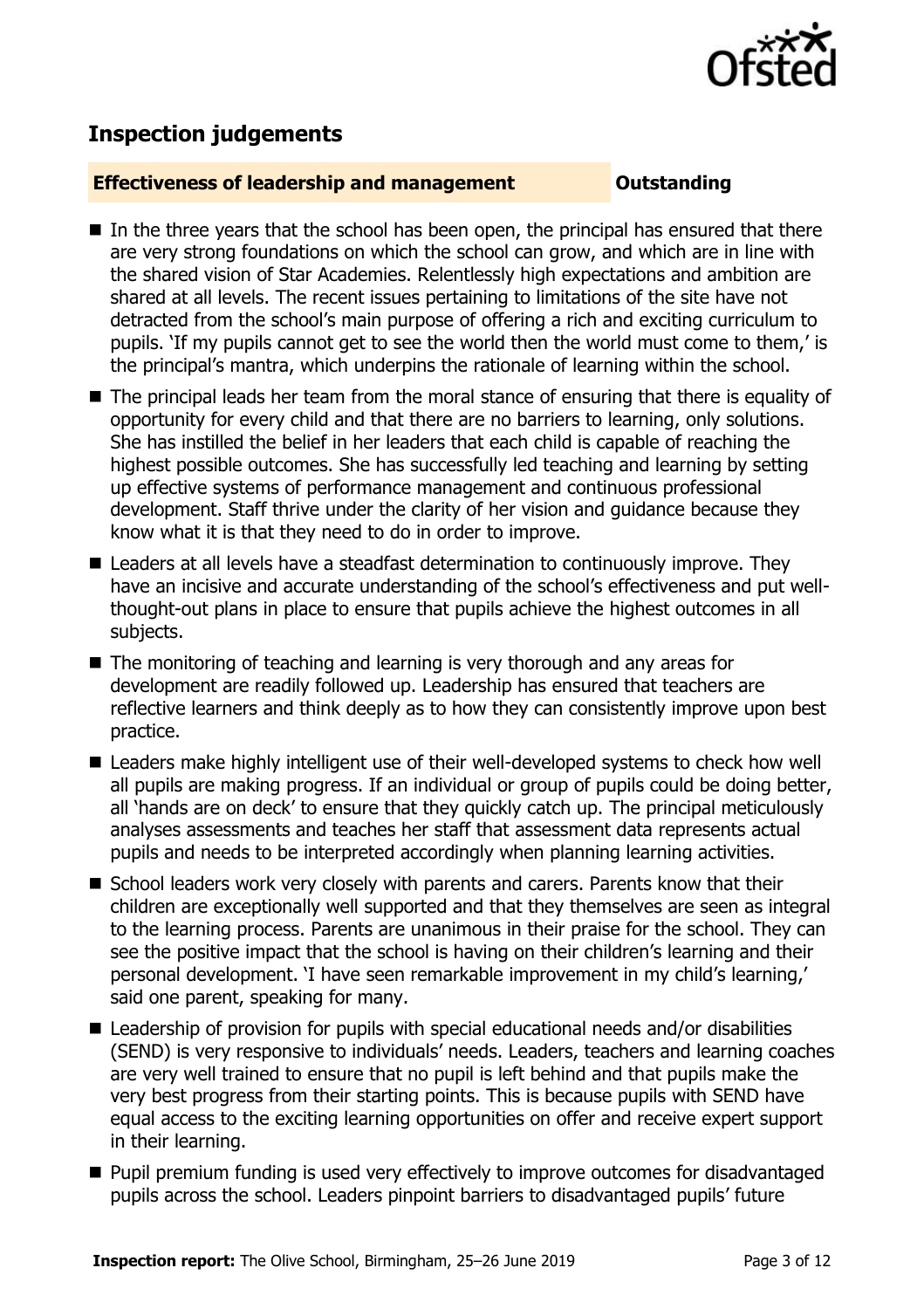

achievement and ensure that teachers carefully plan the practical steps they will take to ensure that these pupils are well supported. Learning coaches have been appointed and their impact has been most effective in reading, with all disadvantaged pupils in Year 2 attaining the expected standards.

- The school uses additional funding for primary physical education and sport very well. Pupils participate in an extensive and diverse range of clubs and competitive races, and very effective use is made of the swimming pool adjacent to the school. Sports coaches run well-attended enrichment clubs, and cycling has been encouraged, resulting in more pupils cycling to school.
- The curriculum is a strength of the school because leaders ensure that pupils have valuable learning experiences, such as learning Arabic, and participating in workshops from the Stone Age Man, Queen Victoria and Florence Nightingale. Pupils speak enthusiastically about their learning. They are justifiably proud of their achievements across a broad range of subjects. Memory boxes and class albums depicting the very broad range of visits and visitors are kept, so that pupils can relive their learning. This has a very positive impact on pupils knowing more and remembering more.
- The curriculum is carefully planned and focused to ensure that British values, opportunities to develop pupils' spiritual, moral, social and cultural development and the 4 Cs (character, community, creativity and curriculum) are inextricably woven through all learning opportunities. Leaders plan with teachers to ensure that these become active ingredients in learning activities and not just 'bolt-ons'.
- Learning opportunities are further underpinned by references to weekly Hadeeths and Duas (holy readings and prayers), which are shared in acts of collective worship. This contributes to pupils' outstanding personal development, as pupils are encouraged to aim high and understand key factors that have shaped their cultural heritage and life in modern Britain.

### **Governance of the school**

- Governors fulfil their statutory duties exceptionally well. They are regular visitors to the school and gain an independent view of the school's effectiveness. There are very clear roles and responsibilities within the structure of the trust, with clear channels of delegation and communication.
- Governors are knowledgeable and are fully aware of the issues facing the community. They ensure that additional funding is spent well and know the impact it is having on improving pupils' outcomes.
- Governors know the school's strengths and areas for development. They use this information incisively to provide school leaders with focused and constructive challenge and support, to improve the life chances of all the pupils in their care.
- Governors are accountable to the trustees and work in collaboration to maintain high levels of accountability. They are not afraid to ask challenging questions about the progress of different groups and they gain an accurate independent view of the school by visiting regularly.

### **Safeguarding**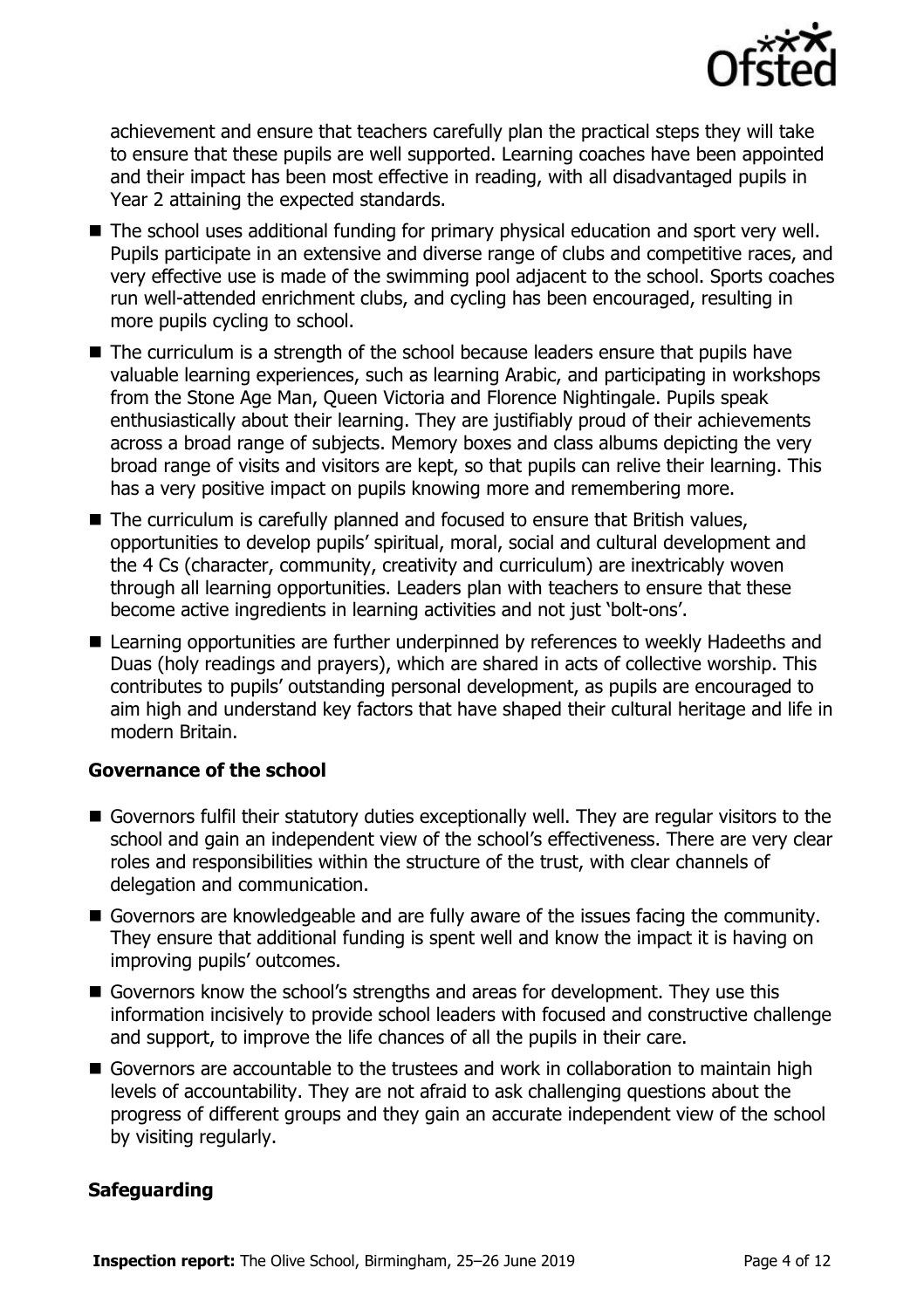

- The arrangements for safeguarding are effective.
- For trustees, governors and staff, the creation of a safe, protective and vigilant culture is the primary focus. Parents say that a culture of safety permeates all aspects of school life. They are delighted with the new arrangements of the early morning 'drop offs' to ease traffic congestion. They know that their children are safe in spite of several challenges presented on the current site.
- The school's systems, policies and procedures are tight and extremely well implemented. Recruitment checks are completed thoroughly and efficiently.
- The curriculum is carefully planned so that pupils know how to keep themselves safe in a variety of situations, including when online. Pupils know about road safety, not talking to strangers and the importance of keeping a healthy body and mind.
- $\blacksquare$  Parents trust leaders and staff to do whatever is in the best interest of the child, because they know that issues will be handled with the utmost professionalism and sensitivity. All staff have been trained in the 'Prevent' duty, and the school is very vigilant in ensuring that pupils are kept safe from any forms of radicalisation and extremism.
- The designated safeguarding lead responds to any concerns by taking prompt and effective action. The school works closely with other professionals and agencies to support pupils.

#### **Quality of teaching, learning and assessment Outstanding**

- Teaching in the school is outstanding. Learning is thorough. Pupils master basic skills and learning behaviours, such as managing themselves and avoiding any distractions, in order to focus on the purpose of the lesson. Ably supported by learning coaches, they thrive in mastering concepts that help them to make substantial progress over time.
- Learning is always fun because of the highly interesting lessons that teachers plan. Pupils learn that when they come across difficult concepts, such as solving problems by subtracting thousands, hundreds, tens and units, as seen in a Year 3 mathematics lesson, they need to persevere and become resilient learners. Pupils are extremely well equipped in these situations and draw on previous learning, use the models displayed in classroom and ask for support from learning coaches and peers.
- The teaching of phonics and reading is very strong. Teachers have detailed subject knowledge of how to promote deep learning and understanding for pupils. For example, when learning phonics in Reception and Year 1, many opportunities are provided for pupils to practise the sounds that letters make. Consequently, pupils are very good at decoding unfamiliar words.
- Teachers have high aspirations for their pupils. Classrooms are hives of activity with pupils getting through a lot of work that has been set for them. Swift learning takes place because of meticulous planning based upon a thorough analysis of information from assessments. Teachers prepare a wide range of high-quality resources, which deepen learning. For example, in Year 1, pupils developed their vocabulary by reading sentences, prepared by the teachers, to their friends. This enabled them to reinforce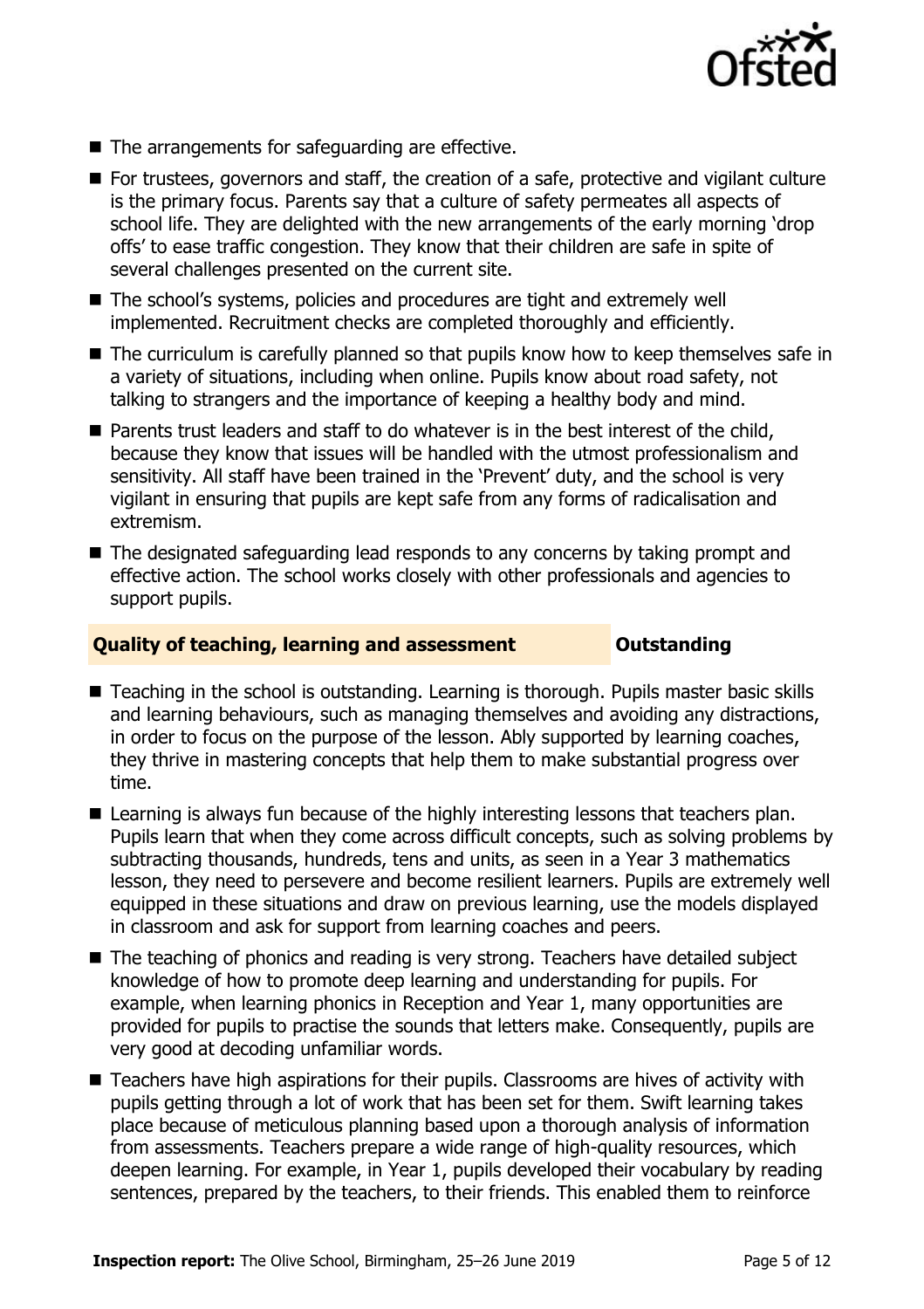

their learning of new vocabulary.

- Teaching develops pupils' skills very well across different subjects. In Year 3, pupils write up their scientific experiments in detail, testament to teachers' high expectations and explanations of the scientific process. In history, teachers skilfully engage pupils with 'visits' from Tudor monarchs and the Stone Age Man, ensuring that pupils have memorable learning experiences which inspire them to write about their learning. Teachers encourage many writing opportunities across the curriculum and pupils are able to write for a range of purposes and audiences very effectively.
- Occasionally, teachers do not insist that pupils with low prior attainment form their letters correctly and spell correctly. This results in repeated spelling mistakes. Leaders have already picked this up in their meticulous monitoring of teaching and learning.
- Senior leaders are skilled teachers who quide staff to ensure that teaching is of a consistently high quality throughout the school. They ensure that there are reliable routines in every lesson and that planning is precise and gives pupils the sequential steps in learning. This ensures that, regardless of pupils' starting points, they all attain high standards. Relationships throughout the school are exemplary because teachers and learning coaches are highly effective role models who pupils respect and trust.

### **Personal development, behaviour and welfare <b>COUTS** Outstanding

#### **Personal development and welfare**

- The school's work to promote pupils' personal development and welfare is outstanding.
- **Pupils' attitudes to learning are very positive. Pupils of all ages have high self-esteem** and feel valued and respected. They take pride in their work, are diligent and hard working.
- The implementation of the 'STAR' (service, teamwork, ambition and respect) values has ensured that pupils are developing into caring citizens who take responsibility for those less fortunate than themselves. During Ramadan, pupils generously collected food for those who are needy internationally and the homeless in their local neighbourhood.
- $\blacksquare$  Pupils are developing into responsible citizens who know that, even from an early age, they can be influential in their locality. Having undertaken an environmental walk linked with their geography project, pupils viewed the neighbourhood with a critical eye. They immediately contacted their Member of Parliament, who visited the school to listen to the pupils' views on environmental issues and local traffic.
- **Pupils have many opportunities for leadership. They take on extra responsibilities as** members of the school council, classroom monitors and play leaders.
- **Pupils say that there is no bullying and should it occur, the vigilant staff would deal** with it very effectively. Pupils understand how to keep themselves safe, both online and around the school. The use of worry boxes and books describing emotions, supported by 'I want to speak' cards in every class, creates mental health and wellbeing support.
- The wealth of sport and other physical activities encourage strikingly positive attitudes to health and fitness. Pupils commit to, and participate fully in, physical activities, such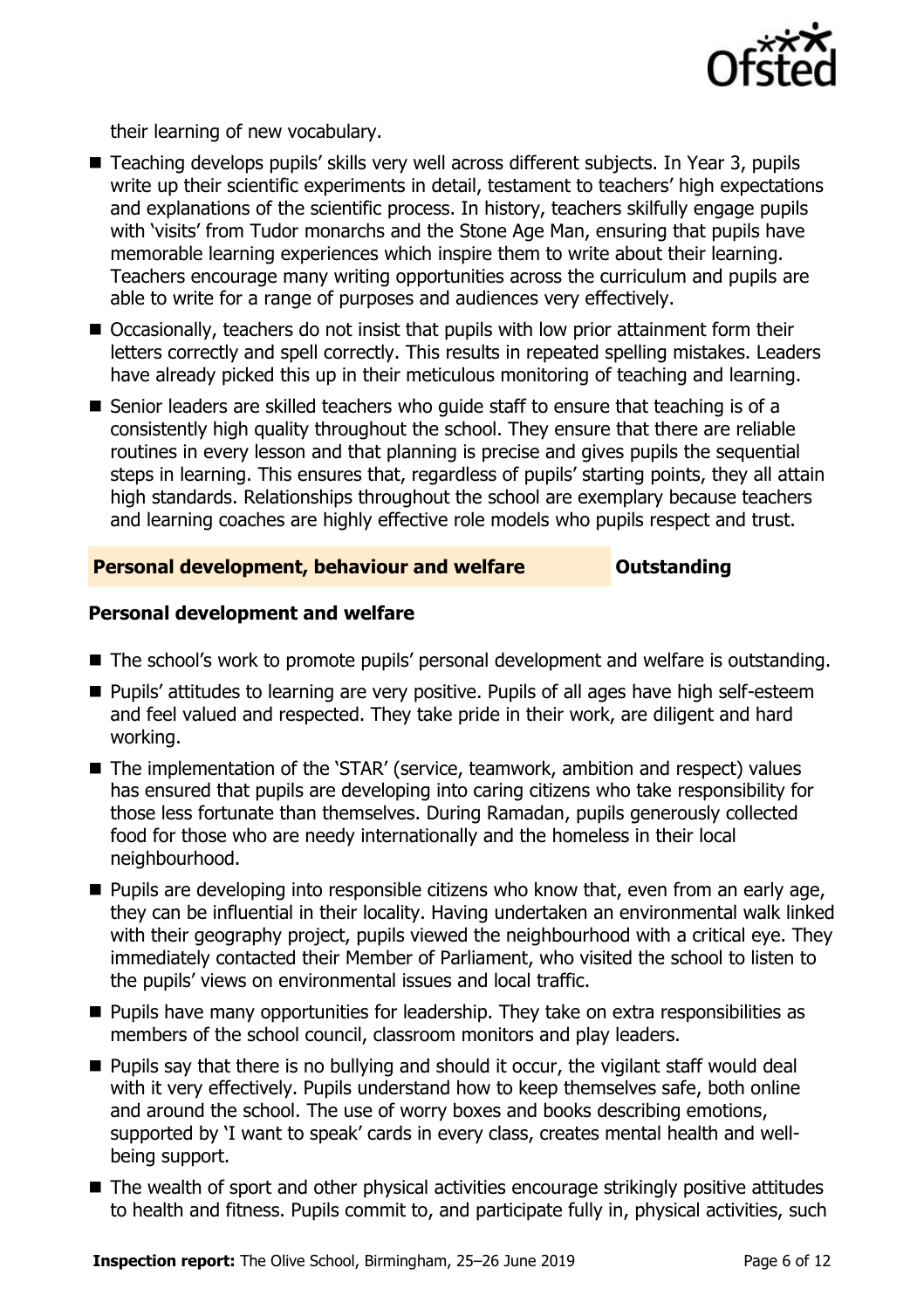

as those developing muscle strength, coordination and balance. They fully appreciate the impact of healthy eating and use of exercise to maintain a healthy life balance.

#### **Behaviour**

- The behaviour of pupils is outstanding.
- **Pupils'** conduct throughout the day in and around school and in lessons is typically exemplary. From breakfast club through to lessons, pupils' excellent relationships with one another and their adherence to school rules ensure that the day runs smoothly and efficiently. Pupils, staff and parents are very positive about behaviour around the school.
- All the parents who responded to Parent View, Ofsted's online questionnaire, strongly agreed or agreed that their child is happy and feels safe at school.
- **Parents say that their children are very happy to come to school. This is borne out by** their attendance, which is above the national average. Persistent absenteeism and lateness have decreased from last year because of the changes that leaders have made to the start of the school day. Additional support and strategies aimed at pupils who have been arriving late have also had a powerful impact.
- **Pupils have outstanding behaviours for learning because teachers model the STAR** values and pupils know what is expected of them. As a result, commendable behaviour is second nature to pupils. There are marked improvements in behaviour for individuals with particular behavioural needs. This is due to the strong emphasis placed on inclusive practice, where pupils know that their needs are met and that they are valued members of the school community. These pupils soon adopt the high standard of behaviour that is the norm of this school.

#### **Outcomes for pupils Outstanding**

- In 2018, test results show that attainment at the expected standard in all subjects was well above average and in the highest 10% for all pupils at the end of key stage 1. Work in books and the school's monitoring of pupils' performance show that the vast majority of pupils in current year groups are making substantial progress.
- Disadvantaged pupils achieved very well and exceeded the expected standards for all pupils nationally in reading, writing, mathematics and science. Current work in books shows that these pupils are making excellent progress and are now attaining greater depth at least in line with other pupils nationally.
- **Pupils with SEND make substantial progress. This is because of the very well-focused** support and highly effective teaching by teachers and learning coaches. They make sure that pupils' work is set at just the right level to be challenging but achievable.
- The most able pupils, including the most able disadvantaged pupils, are very well provided for. They are presented with work that requires them to demonstrate their mastery of both mathematics and the English language. Work in books shows they are reaching higher than age-related standards in reading, writing and mathematics across the school.
- Standards in mathematics and writing are high. Every chance is taken to make sure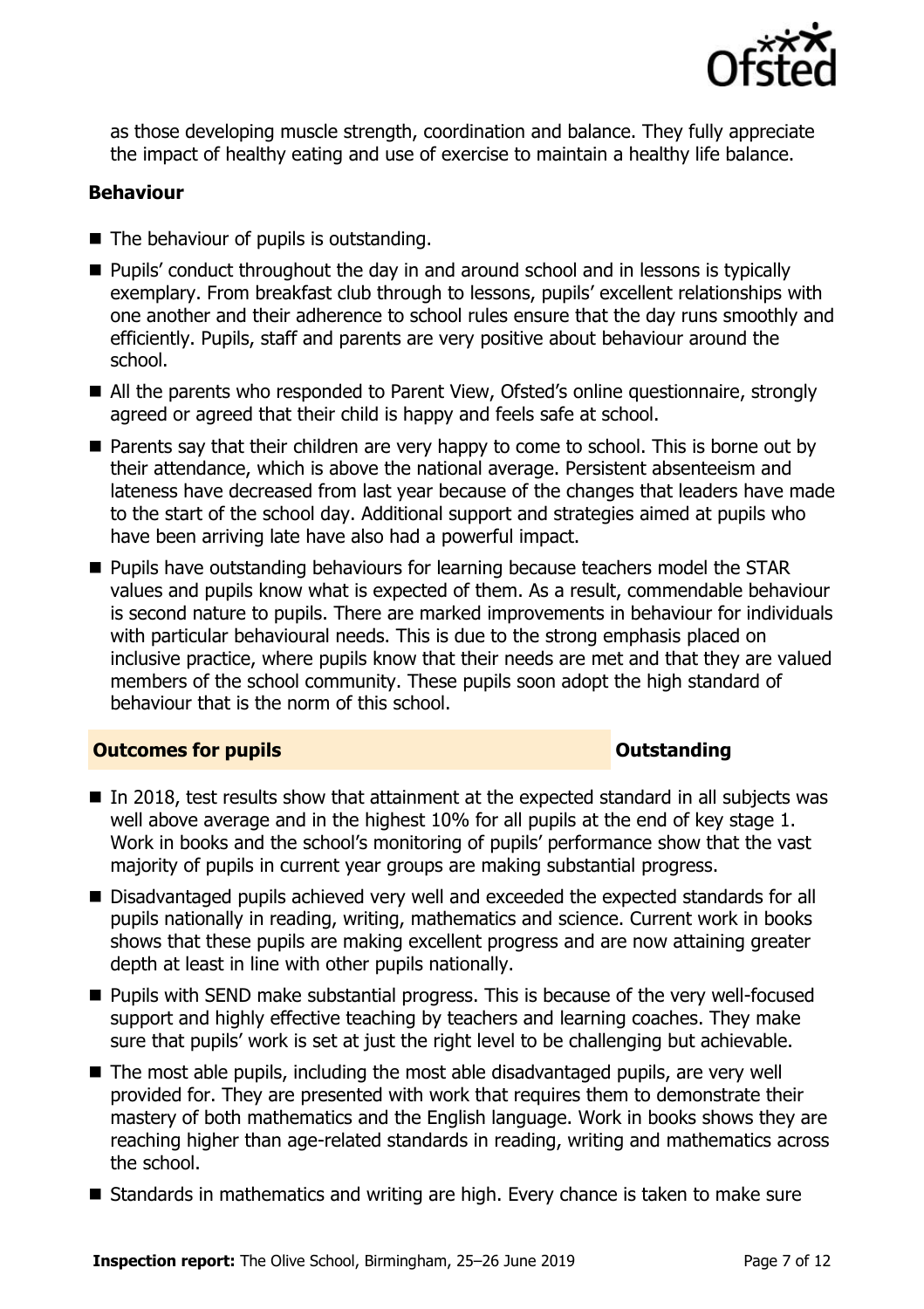

that pupils can, for example, count and calculate accurately. Pupils are highly skilled in solving problems. Writing is often imaginative and exciting to read. Work is neat and spelling, punctuation and grammar are accurate.

- $\blacksquare$  The results from the Year 1 phonics screening check show that pupils make a very good start in understanding the sounds letters make, often from low starting points. Pupils are confident readers because the strong focus on reading is sustained throughout the school.
- **Pupils who leave Year 2 are very well prepared for challenges in key stage 2. As a** result, when in Year 3, they produce high-quality work. In science, they are able to write skilfully about the functions of parts of the human body, using technical vocabulary such as oesophagus and saliva. In history, they write in depth about differences between past and present hospitals. Through their in-depth work on understanding British values, they appreciate the institution of the National Health Service. They gain a coherent knowledge and understanding of Britain's past and that of the wider world.
- $\blacksquare$  Pupils make substantial progress across the curriculum. In design and technology, pupils design and make products that solve real and relevant problems in different contexts. The study of famous artists inspires pupils to appreciate different types of art, and the use of music in mathematics enables pupils to recall times tables when singing to raps.

#### **Early years provision CONSTANDING TO A RESEARCH CONSTANDING TO A RESEARCH CONSTANDING TO A RESEARCH CONSTANDING TO A RESEARCH CONSTANDING TO A RESEARCH CONSTANDING TO A RESEARCH CONSTANDING TO A RESEARCH CONSTANDING TO**

- From low starting points, children, including disadvantaged children and children with SEND, get off to a flying start because staff assess their individual needs accurately. This enables activities to be tailored to children's exact needs. As a result, children make outstanding progress. By the time they leave Reception, the large majority of children achieve a good level of development and are ready to join Year 1 as confident learners.
- Exceptionally strong links with parents help children settle quickly when they enter the early years provision. High expectations and the consistent reinforcement of daily routines in a nurturing environment establish a firm base for children's excellent behaviour. They work and play well together and know how to take turns, listen to what other people are saying and cooperate very well with each other.
- Additional funding is used well to provide resources and support for disadvantaged children. Leaders have a very good understanding of the impact this has on children's learning. Disadvantaged children make similarly excellent progress to that made by other children and they achieve equally well.
- The high emphasis placed upon learning vocabulary, both in lessons and in supporting self-chosen activities, enables children to practise what they have learned in a variety of situations, both indoors and outdoors.
- Staff reinforce important skills in speaking, listening, reading, writing and mathematics frequently throughout each day. For example, adults encourage children to use the letter sounds to recognise rhyming words and find the word that does not rhyme with the other words. Familiarisation with stories, such as the characters in 'Handa's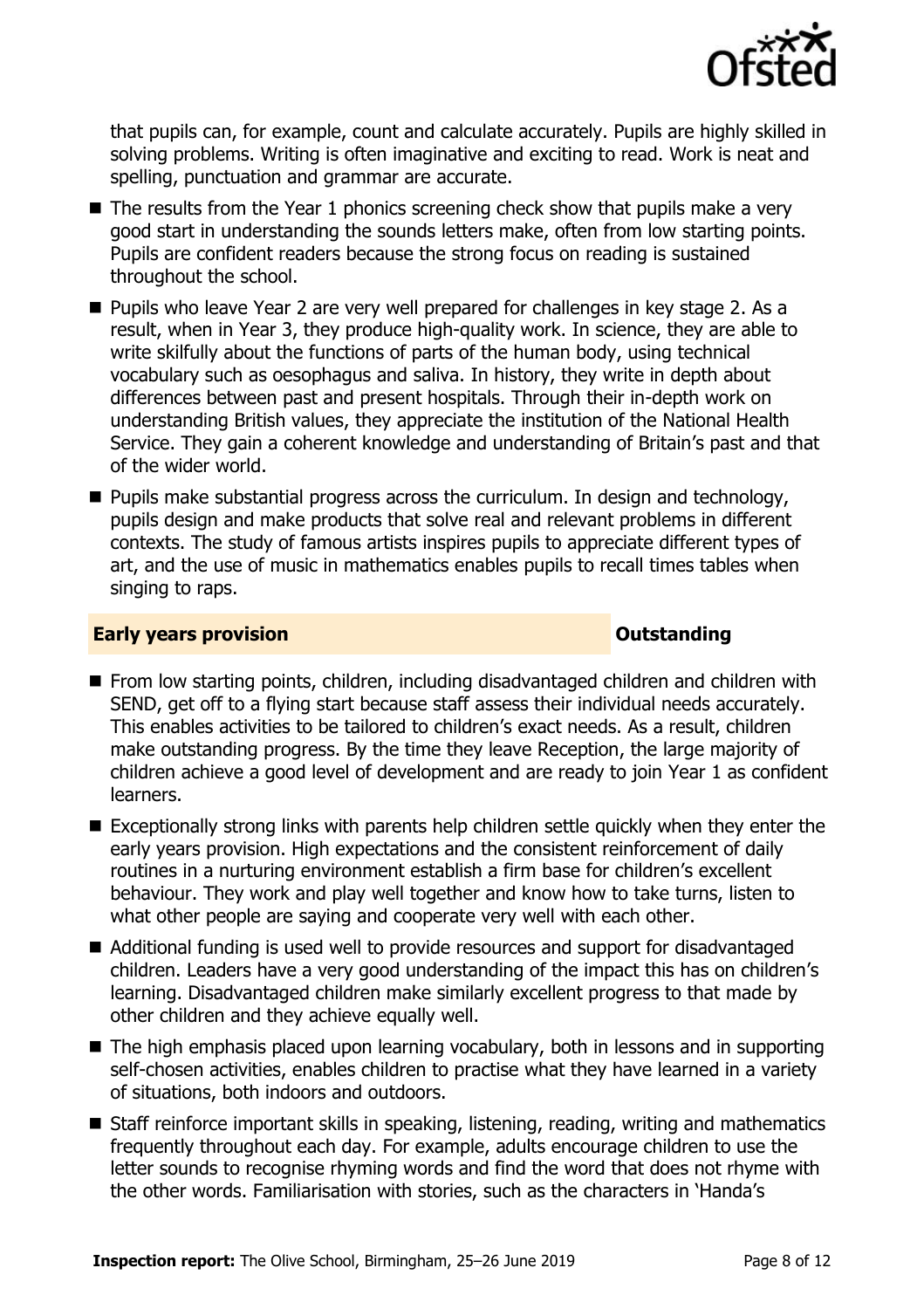

Surprise', enables children to know more and remember more. Children make excellent gains in personal, social and emotional development due to the strong emphasis on faith and character education. From a very early age, children are taught to respect and value the main world religions and this has a positive effect on their early understanding of multi-cultural Britain.

- Children are given highly stimulating experiences so that they are always motivated and continuously want to explore and find things out for themselves. For example, when riding their trikes outdoors, they soon realised that slowing down when taking bends had a positive effect on the safety of others.
- The outstanding leadership of the early years has accurately identified key areas for improvement. The early years team constantly refine their practice in order to ensure that their teaching is of the highest standard. There are very well thought through plans to make further improvements and there is a very discernible sense of drive and ambition to offer the best possible provision.
- Parents are seen as true partners in learning and are encouraged to share 'magical moments' of their children's development with teachers. Leaders have taught them how to observe their children's learning and help improve their vocabulary.
- The early years team strongly promotes children's safety and well-being. Staff provide high levels of supervision and engagement in learning activities. They ensure that all safety and safeguarding arrangements are robustly applied. Regular daily risk assessments are carried out outdoors. Consequently, all children feel very safe and secure at school.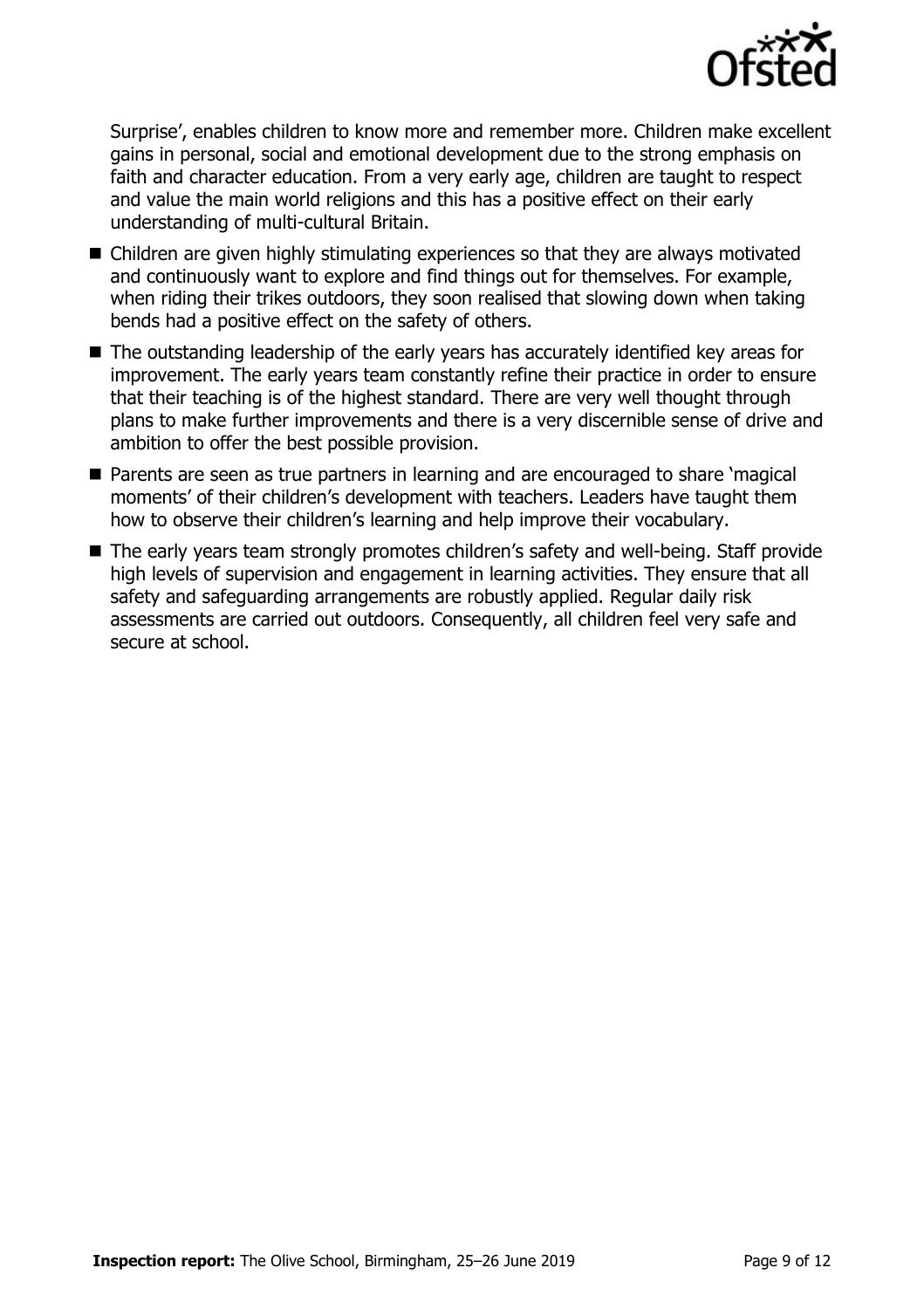

# **School details**

| Unique reference number | 142888     |
|-------------------------|------------|
| Local authority         | Birmingham |
| Inspection number       | 10088456   |

This inspection of the school was carried out under section 5 of the Education Act 2005.

| Type of school                      | Primary                          |
|-------------------------------------|----------------------------------|
| School category                     | Academy free school              |
| Age range of pupils                 | 4 to 11                          |
| <b>Gender of pupils</b>             | Mixed                            |
| Number of pupils on the school roll | 360                              |
| Appropriate authority               | Board of trustees                |
| Chair                               | Mustafa Mohammed                 |
| Principal                           | <b>Rifat Batool</b>              |
| Telephone number                    | 01216 577100                     |
| Website                             | www.olivebirmingham.com          |
| Email address                       | info@olivebham.staracademies.org |
| Date of previous inspection         | Not previously inspected         |

### **Information about this school**

- The school opened on 1 September 2016. It is a Muslim designated faith school and is part of Star Academies. The trust is run by a board of trustees which has delegated responsibility to the local governing body.
- The school is located on a temporary site in inner Birmingham on the ground floor of a two-storey local authority library building, with further classrooms housed on the site.
- Currently, the school has Reception, Year 1, Year 2 and Year 3 classes and is growing year on year until it has the full primary age range.
- Almost all of the pupils are from minority ethnic groups. About two thirds are pupils of Pakistani heritage.
- The proportion of pupils who speak English as an additional language is well above average.
- The proportion of disadvantaged pupils is slightly above average.
- The proportion of pupils with SEND is above average.
- The school runs a breakfast club.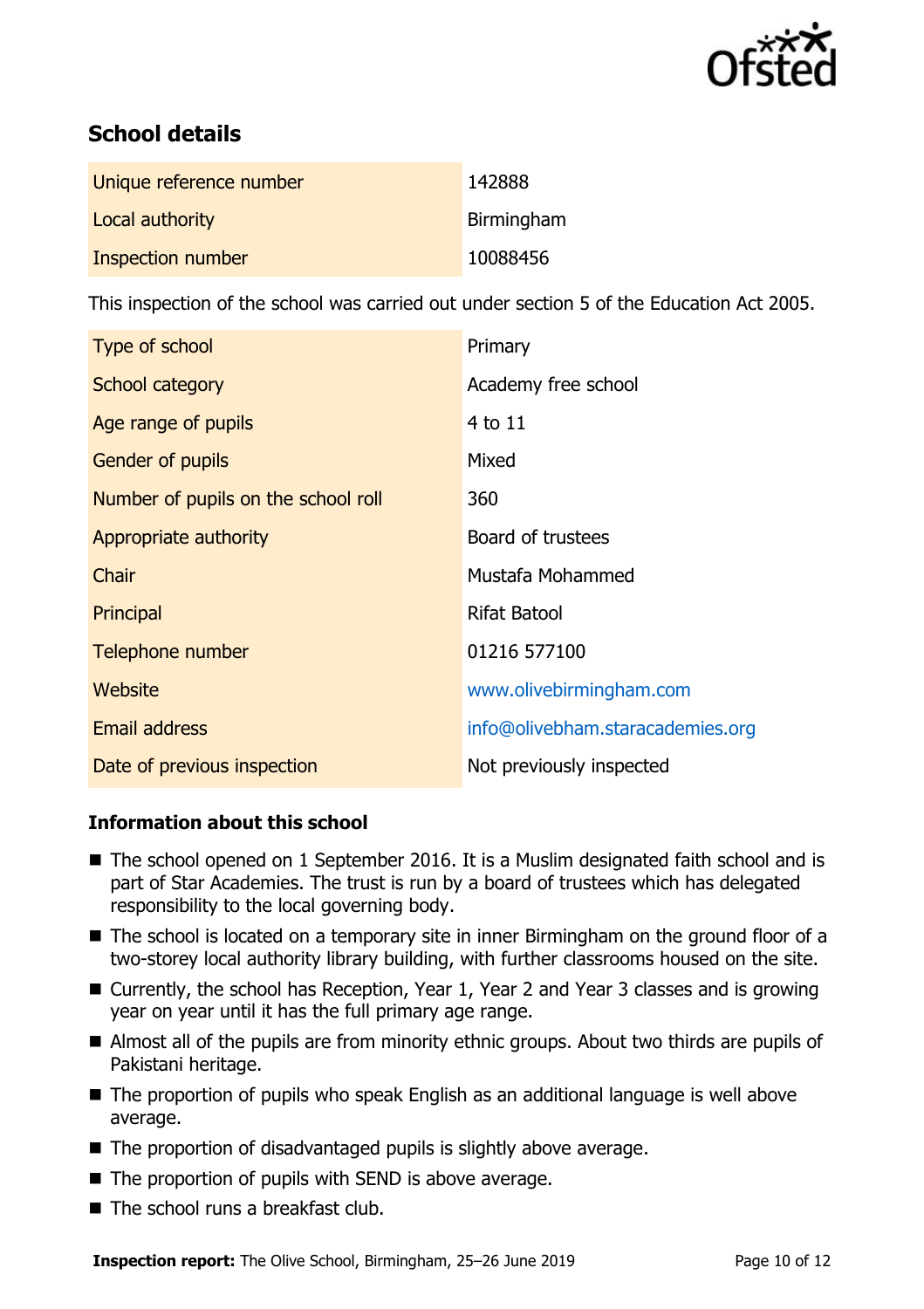

# **Information about this inspection**

- Inspectors visited all classes to gather a wide view of evidence about what it is like to be a pupil at this school. Most visits were carried out jointly with one of a range of senior leaders.
- While in class, inspectors reviewed work in pupils' books and on display, and looked at a range of information that the school has on pupils' progress.
- As well as speaking informally with staff and pupils during the day, inspectors met with groups of pupils, teachers, leaders, governors and trustees.
- Inspectors spoke to parents at the start of the school day and heard pupils read.
- **Inspectors spoke to senior leaders and pupils about learning. They looked at a range of** documentation regarding safeguarding, SEND provision and pupils' behaviour.
- Inspectors took account of the 81 responses to Ofsted's online survey, Parent View. They also considered confidential responses sent by parents.

#### **Inspection team**

| B Matusiak-Varley, lead inspector | Ofsted Inspector        |
|-----------------------------------|-------------------------|
| <b>Stuart Evans</b>               | <b>Ofsted Inspector</b> |
| Devinder Riat                     | <b>Ofsted Inspector</b> |